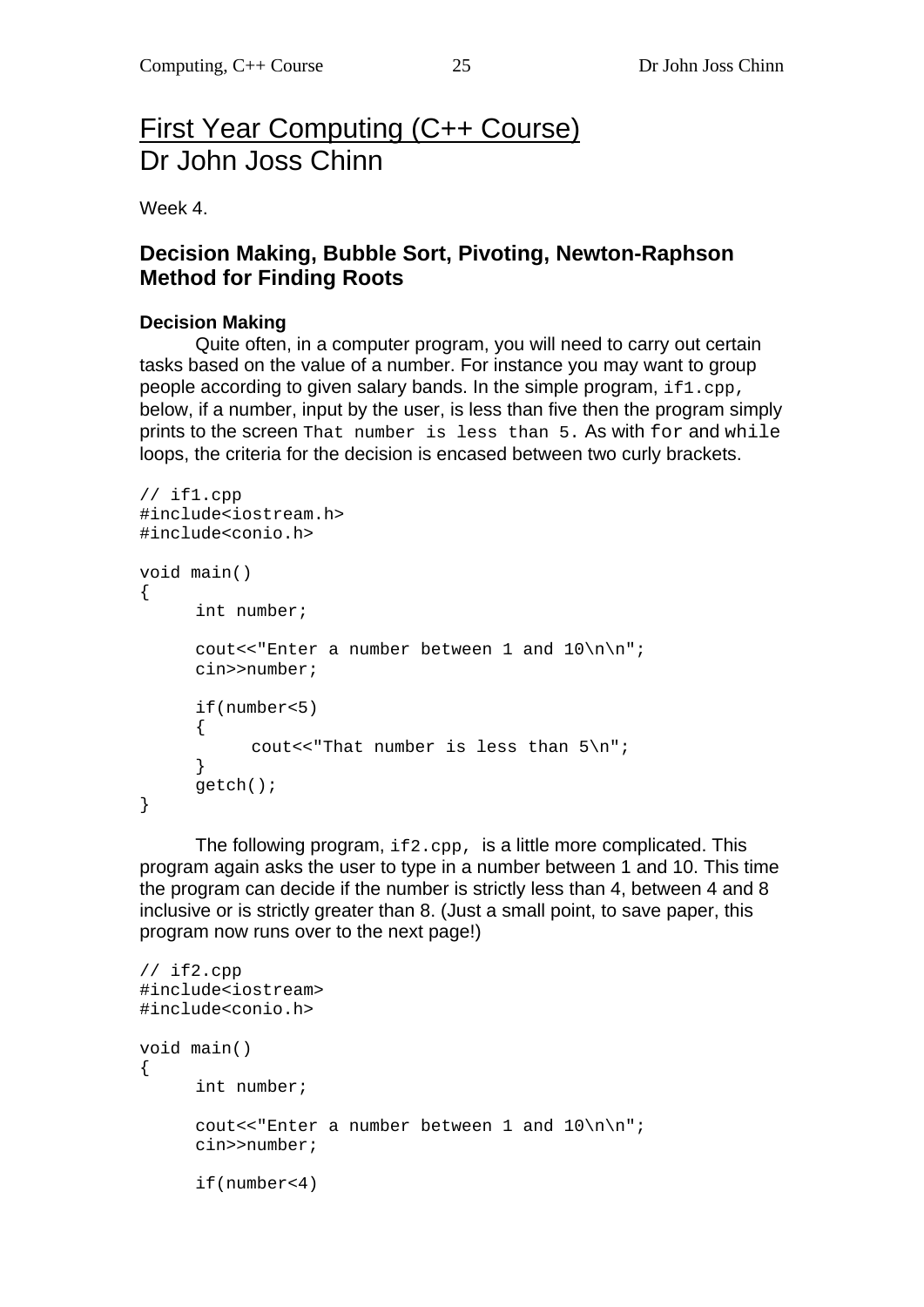```
 { 
            cout<<"That number is less than 4\pi";
       } 
       else if(number>=4 && number<=8) 
       { 
            cout<<"That number is between 4 and 8\";
       } 
       else 
       { 
             cout<<"That number is greater than 8\n"; 
       } 
       getch(); 
}
```
We can use this decision making methodology to perform use ful tasks. The following program, max1.cpp, contains an array of peoples heights in inches. The decision making routine finds the tallest person.

```
// max.cpp 
#include<iostream> 
#include<conio.h> 
void main() 
{ 
     float height [] = {68,62,72,70,66,68,78,71,69,62};float max h=0; //initialise to zero
      int i; 
      //prints a running comparison 
      cout<<"Height\tMaximum\n\n"; 
     for(i=0;i<10;i++)\{cout<<height[i]<<"\t"<<max_h<<endl;
            if(height[i]>max_h) 
\{max_h=height[i];<br>}
 } 
      } 
     cout<<"\n\nThe maximum height is "<<max_h<<endl;
      getch(); 
}
```
The output looks like that shown in the box here. The first output line (cout . . ) simply shows what is happening within the program.

|                                                          | Height Maximum                                          |  |  |
|----------------------------------------------------------|---------------------------------------------------------|--|--|
| 68<br>62<br>72<br>70<br>66<br>68<br>78<br>71<br>69<br>62 | ø<br>68<br>68<br>72<br>72<br>72<br>72<br>78<br>78<br>78 |  |  |
|                                                          | The maximum height is 78                                |  |  |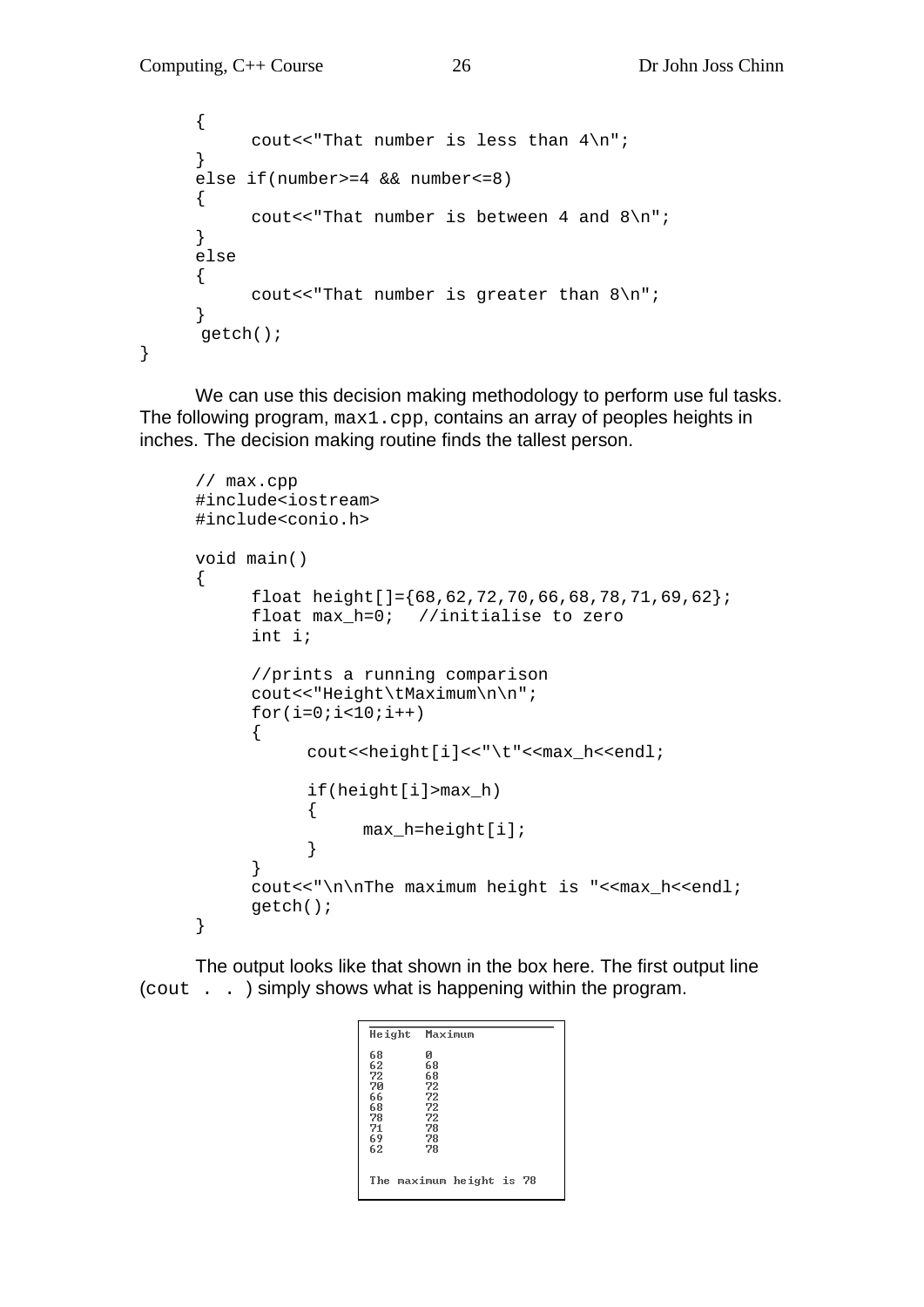#### **Bubble Sort**

 The program show below, bubble1.cpp, will sort an array of numbers into ascending order, like the lottery. It contains nested loops and a swap routine.

```
//bubble1.cpp 
#include<iostream.h> 
#include<conio.h> 
#define SIZE 6 //One way to define a constant 
void main() 
\{ int i,j,temp; 
     int lotto[]=\{10, 48, 1, 37, 6, 24\};
     cout<<"Here is the array unsorted\n\n";
      //This loop just prints the array to the screen 
     for(i=0; i < SLZE;i++) { 
        cout<<lotto[i]<<"\t"; 
      } 
      /*'Bubble Sort' routine. These nested loops actually do 
     the work*/ 
     for(i=0; i<SLZE;i++) { 
           for(i=i+1; j<SLZE; j++) { 
                 if(lotto[i]>lotto[j]) 
{
                   temp=lotto[j]; //store lotto[j] 
                   lotto[j]=lotto[i]; //swap 
                   lotto[i]=temp; 
           /*makes lotto[i] equal to the former lotto[j]*/ 
 } 
 } 
      } 
     cout<<"\n\n\nHere is the array sorted out\n\n";
      //this loop prints the sorted array to the screen 
     for(i=0;i<SIZE;i++) { 
        cout<<lotto[i]<<"\t"; 
      } 
      cout<<endl; 
      getch(); 
}
```
The way that this program works, actually the way the nested loops work, is shown in the table over the next page. The comparison is always;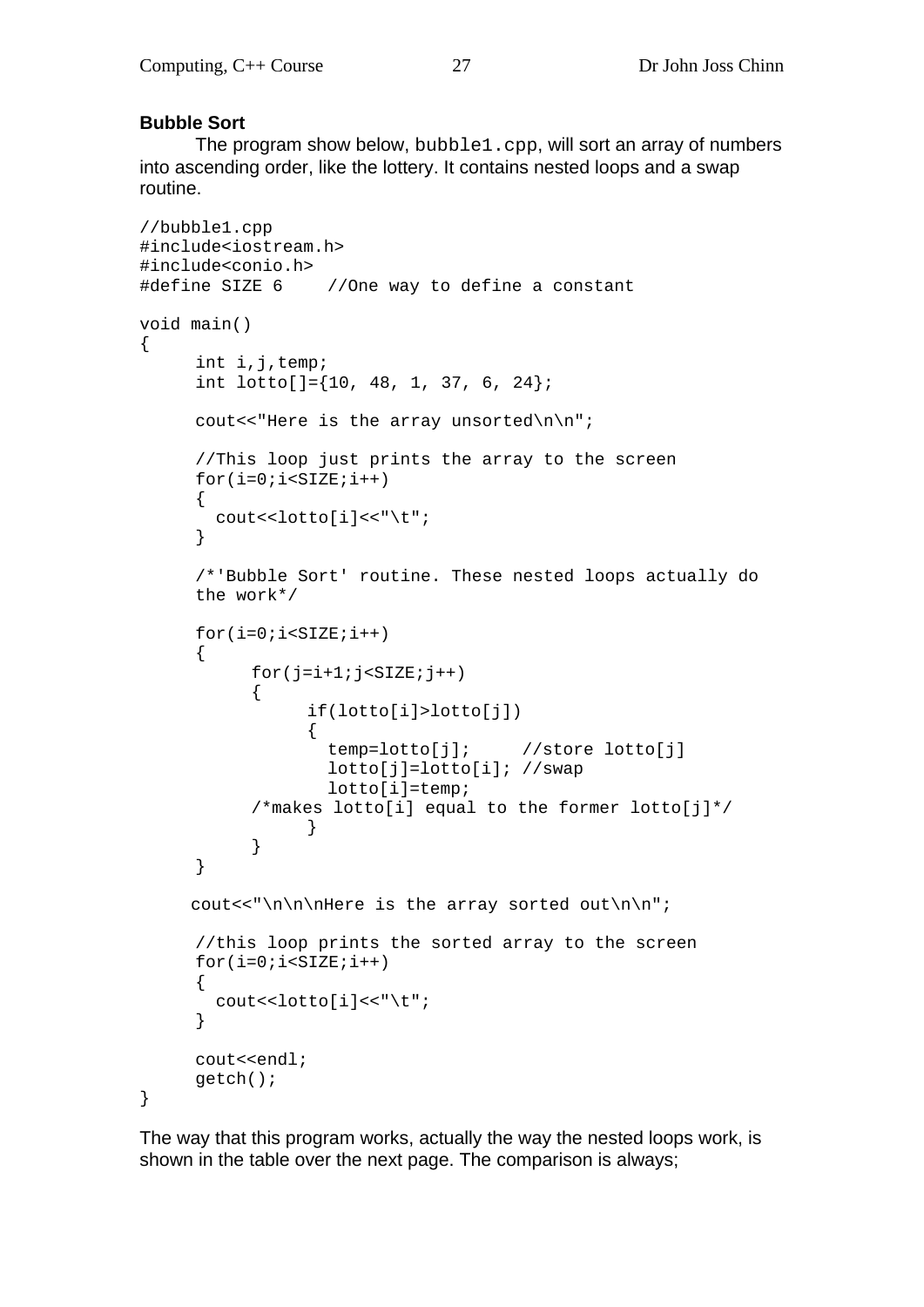|                |                | Action             | comment             | 0  | $\mathbf{1}$ | 2  | 3  | 4  | 5  |
|----------------|----------------|--------------------|---------------------|----|--------------|----|----|----|----|
| 0              | 1              | Is 10 > 48?<br>No. |                     | 10 | 48           | 1  | 37 | 6  | 24 |
| 0              | $\overline{2}$ | ls 10>1?<br>Yes    | Swap                | 10 | 48           | 1  | 37 | 6  | 24 |
| 0              | 3              | ls 1>37?<br>No.    |                     | 1  | 48           | 10 | 37 | 6  | 24 |
| 0              | 4              | Is 1 > 6<br>No.    |                     | 1  | 48           | 10 | 37 | 6  | 24 |
| 0              | 5              | Is 1 > 24<br>No.   |                     | 1  | 48           | 10 | 37 | 6  | 24 |
|                |                |                    |                     |    |              |    |    |    |    |
| 1              | $\overline{2}$ | ls 48>10?<br>Yes   | swap                | 1  | 48           | 10 | 37 | 6  | 24 |
| 1              | 3              | ls 10>37?<br>No    |                     | 1  | 10           | 48 | 37 | 6  | 24 |
| 1              | 4              | ls 10>6<br>Yes     | swap                | 1  | 10           | 48 | 37 | 6  | 24 |
| 1              | 5              | ls 6>24?<br>No.    |                     | 1  | 6            | 48 | 37 | 10 | 24 |
|                |                |                    |                     |    |              |    |    |    |    |
| $\overline{2}$ | 3              | ls 48>37?<br>Yes   | swap                | 1  | 6            | 48 | 37 | 10 | 24 |
| $\overline{2}$ | 4              | ls 37>10?<br>Yes   |                     | 1  | 6            | 37 | 48 | 10 | 24 |
| $\overline{2}$ | 5              | ls 10>24?<br>No.   |                     | 1  | 6            | 10 | 48 | 37 | 24 |
|                |                |                    |                     |    |              |    |    |    |    |
| 3              | $\overline{4}$ | ls 48>37?<br>Yes   | swap                | 1  | 6            | 10 | 48 | 37 | 24 |
| 3              | 5              | ls 37>24?<br>Yes   | swap                | 1  | 6            | 10 | 37 | 48 | 24 |
|                |                |                    |                     |    |              |    |    |    |    |
| 4              | 5              | ls 48>37?<br>Yes   | swap                | 1  | 6            | 10 | 24 | 48 | 37 |
|                |                |                    |                     |    |              |    |    |    |    |
|                |                |                    | <b>Final Result</b> | 1  | 6            | 10 | 24 | 37 | 48 |

 is lotto[i] > lotto[j] ? This has been adapted from "C for Dummies" by Dan Gookin.

#### **Pivoting**

 Last week we looked at a simple program which simply printed out the augmented matrix for a set of simultaneous equations. To solve this set of simultaneous equations by Gaussan Elimination with partial pivoting, one of the things which need to be done is to successively find the largest element in each column and rearrange the rows so that the row with the largest element, in a given column, falls on the diagonal. These elements are then called "pivots". The program below,  $pivot1.cpp$ , is a continuation of last weeks work. It simply prints out the original augmented matrix, then it finds the pivot (largest element) in the first column only (this is in the third row in this example, row 2) it then swaps rows 0 and 2 around and then prints out the altered augmented matrix.

```
//pivot1.cpp 
#include<iostream> 
#include<conio.h> 
#include<math.h> 
void main() 
{ 
   int i,j,marker; 
   float pivot; 
   float temp; 
   //augmented matrix 
  float A[4][5]=\{ 1, -3, 6, 2, 39,-2, 4, -7, -3, -48, 5, 2, 1, 4, 37, 
3, 2, 6, 7, 67
```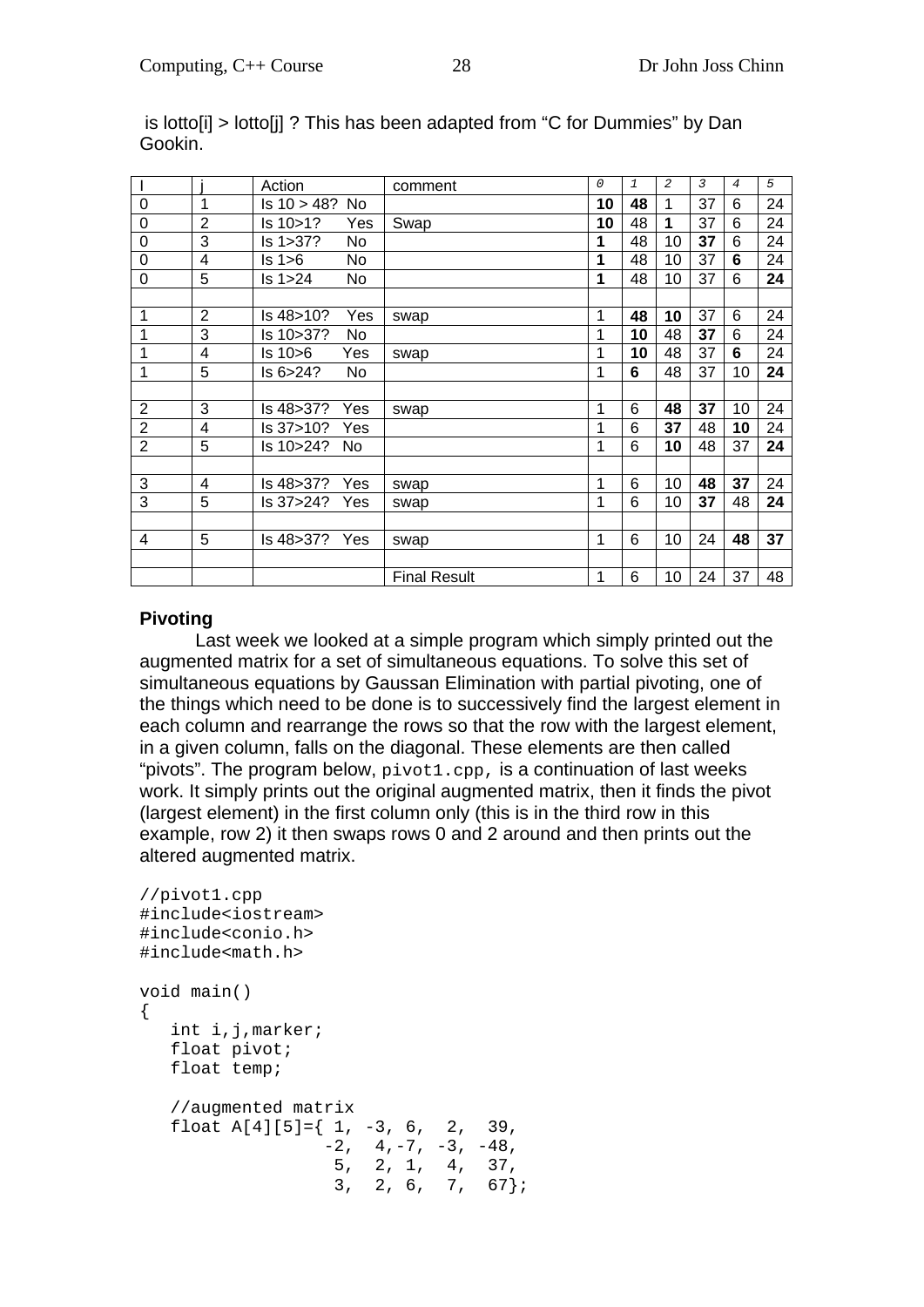}

```
 //just print out the augmented matrix 
   for(i=0; i<4; i++) { 
      for(j=0; j<5; j++)\{cout <<<<br/>A[i][j] << "\t";
 } 
       cout<<endl; 
      } 
    cout << "\n\lambda";
 pivot=0; 
                      //find the largest A[i][0] 
   for(i=0;i<4;i++) { 
       if(fabs(A[i][0])>fabs(pivot)) 
        { 
           pivot=A[i][0]; 
           marker=i; 
          } 
     } 
                      //swap row 'marker' with row 1 
   for(j=0;j<5;j++)
     { 
       temp=A[0][j]; 
       A[0][j]=A[marker][j]; 
       A[marker][j]=temp; 
      } 
     //just print out the augmented matrix 
   for(i=0; i<4; i++) { 
      for(j=0; j<5; j++) { 
          cout << A[i][j] << "\t";
         } 
         cout<<endl; 
      } 
    cout<<endl; 
    getch();
```
The output looks like this. The original matrix and the modified matrix.

| $-2$<br>3 | $-2$<br>$\frac{2}{2}$ | $-7$<br>6      | $\frac{2}{4}$<br>47          | $\frac{39}{-48}$<br>$\frac{37}{67}$ |
|-----------|-----------------------|----------------|------------------------------|-------------------------------------|
| -2<br>3   | 2<br>$\frac{-3}{2}$   | $-7$<br>6<br>6 | $\frac{4}{2}$<br>2<br>2<br>2 | 37<br>-48<br>39<br>67               |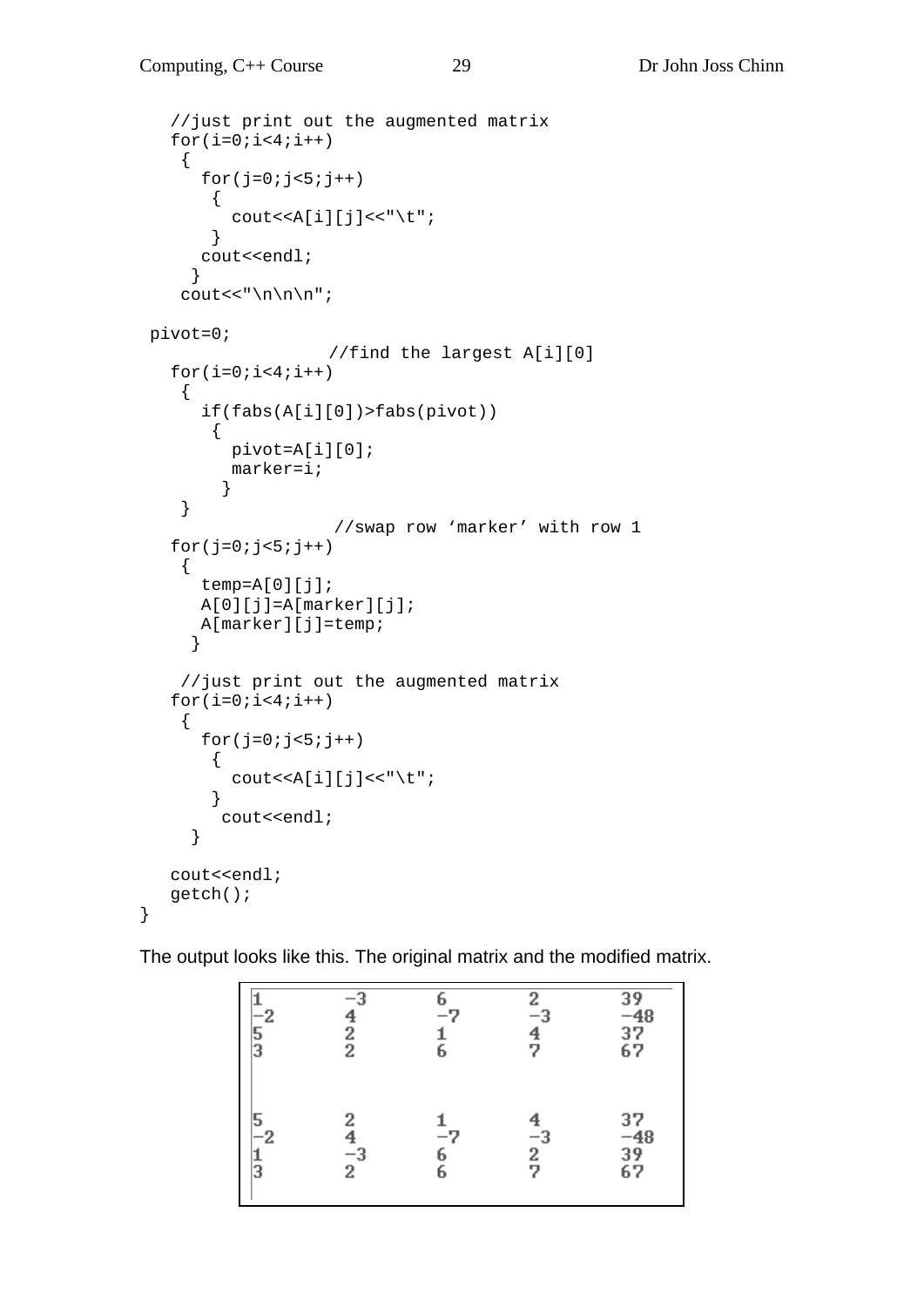#### **Newton-Raphson**

 It is probably a good juncture to begin to use our C++ programming skills to understand how Engineering methods may be implemented. The Newton-Raphson method is used to find the solution (the 'roots') of equations of the form:-

 $(1) x<sup>3</sup> - 5x<sup>2</sup> - 38x + 168 = 0$  $(2) \tan(x) = x$  (tan(x) - x = 0)  $(3) e^{x} = 3x$   $(e^{x})$  $(e^x - 3x = 0)$ .

These solutions cannot be solved analytically. One could solve them by trial and error. One might try producing graphs of the functions and observing where the function crosses the x-axis. Finally, one may solve them, to within a specified accuracy, using a numerical method, such as the Newton-Raphson method.

 The Newton-Raphson method is an ITERATIVE method. One guesses an initial value for the solution, for the root, and the method then iterates to find an increasingly nearer approximation to the solution. The method works by finding the tangent to the curve of the given function at the guessed value, i.e.  $x_0$ ,  $f(x_0)$ , and then uses this to find a better approximation,  $x_1,f(x_1)$ , and so on.

 The method essentially determines the equation to the tangent to the curve f(x), at the point  $x_0$ ,  $f(x_0)$ , where  $x_0$  is the initial guessed value for the root. This equation, for the tangent, is of the form  $y = mx + c$ , i.e. a straight line. This equation is then used to find the next best value,  $x_1$ , where the straight line cuts the x-axis. This straight line equation obviously passes through the curve so we have

 $f(x_0) = mx_0 + c$ , where m is the gradient at the point  $x_0$ ,  $f(x_0)$ .



By definintion, the gradient to the tangent to the curve is  $m = f'(x_0)$ . This gives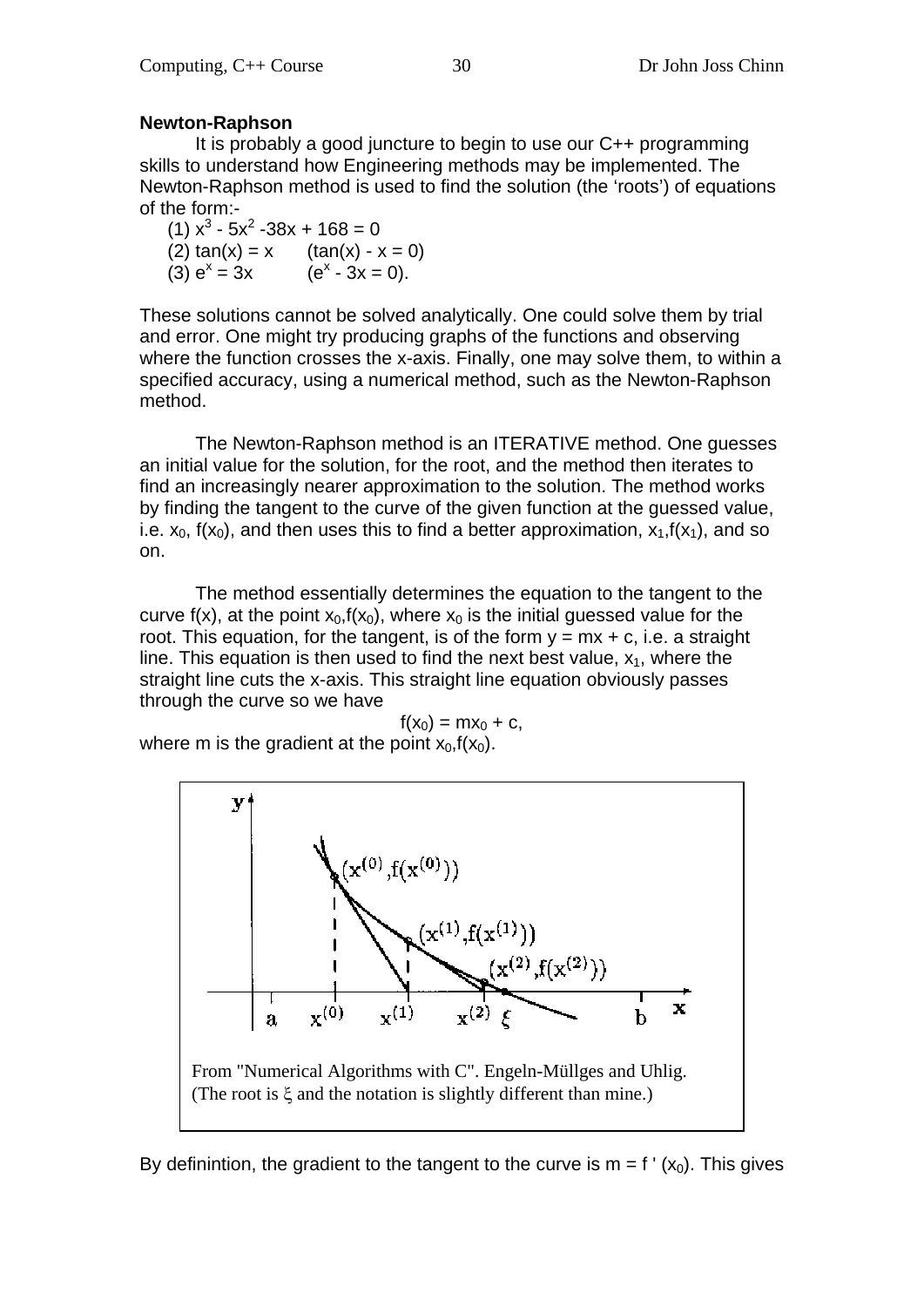$$
f(x_0) = f'(x_0).x_0 + c.
$$

Rearranging this we have

 $c = [f(x_0) - f'(x_0).x_0].$ Therefore the solution for the equation of the line  $y = mx + c$  is  $y = f'(x_0) \cdot x + [f(x_0) - f'(x_0) \cdot x_0].$ 

Now we want to find x at the point where the curve crosses the x-axis, i.e. where  $y = 0$ . This will be at  $x = x_1$ , the next best value for the root, so that  $0 = f'(x_0) \cdot x_1 + [f(x_0) - f'(x_0) \cdot x_0].$ 

Rearranging this gives

$$
\mathbf{x}_1 = \mathbf{x}_0 - \frac{\mathbf{f}(\mathbf{x}_0)}{\mathbf{f}'(\mathbf{x}_0)}
$$

This defines the Newton-Raphson formula for finding the roots of the equation  $f(x) = 0$ . We will want to find  $x_1$  using  $x_0$  as an initial guess, we then find  $x_2$ using  $x_1$  and  $x_3$  using  $x_2$ , and so on. In general we find  $x_i$  using  $x_{i-1}$ . The general formula for the Newton-Raphson method ought then to be

$$
x_{i} = x_{i \cdot 1} - \frac{f(x_{i \cdot 1})}{f'(x_{i \cdot 1})}
$$

 Let us look at an example that we may use to demonstrate the method. Consider the function  $f(x) = e^{x} - 3x = 0.$ 

We have

$$
f'(x) = e^x - 3.
$$

so that

from 
$$
x_i = x_{i-1} - \frac{f(x_{i-1})}{f'(x_{i-1})}
$$
 we get  $x_i = x_{i-1} - \frac{e^{x_{i-1}} - 3x_{i-1}}{e^{x_{i-1}} - 3}$ 

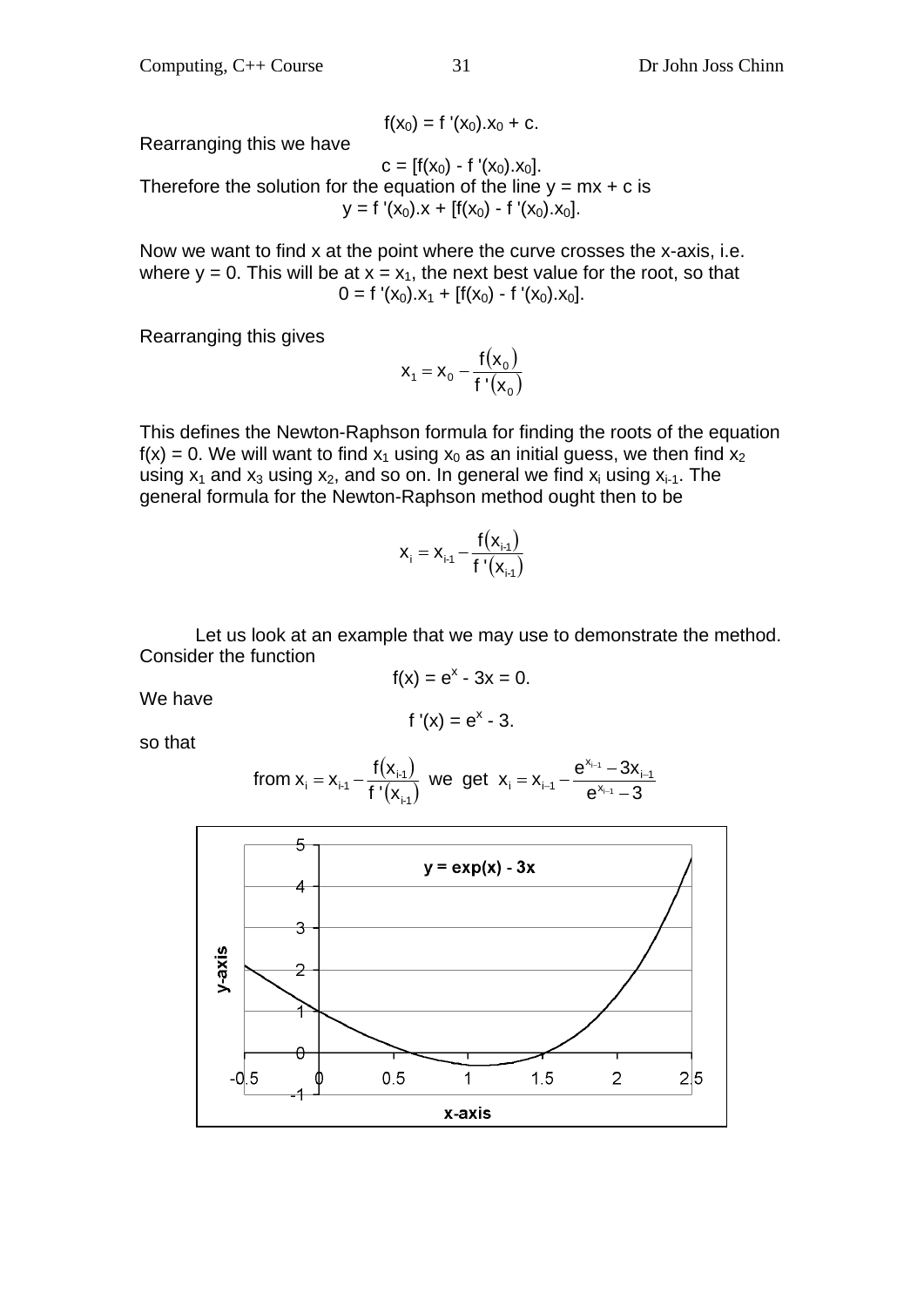To put this into a computer program it is a good idea to break it up and have separate variables for the function and its derivative;

```
func=exp(x_old)-3*x_old; 
  derive=exp(x_old)-3;
```
The C++ program, newton1.cpp, below, shows the method in action.

```
// newton1.cpp 
#include<iostream.h> 
#include<conio.h> 
#include<math.h> 
void main() 
{ 
     double error=1e-6; 
     double x_old=1e6; //must initialise it 
     double x_new=1; 
     double func,deriv; 
     while(fabs(x_new-x_old)>error) 
      { 
        x_old=x_new; 
        func=exp(x_old)-3*x_old; 
        deriv=exp(x_old)-3; 
        x_new=x_old-func/deriv; 
        cout<<"x_old\t\t"<<x_old<<"\tx_new\t"<<x_new<<endl; 
      } 
     cout<<x_new<<endl; 
     getch(); 
}
```
Let us take a look at how this program works. The line error=1e-6; defines a sort of tolerance to determine when the root is accurate enough. In other words, when the difference between an old value of x and a new value of x is less than 1e-6 then the program will stop. The while loop tests to see if the difference between successive values of x is small enough. It is necessary to initialise  $x_0$  and to some ridiculous value (e.g. 1e6) so that it won't trip out of the loop the first time through. Within the loop itself we set  $x_{\text{old}}$  to a sensible value, i.e. 1, the same as  $x_{\text{new}}$ . This is the first guessed value,  $x_0$ . So x new is then  $x_1$ . The next time through the loop x old takes the value of x new so that the loop therefore calculates  $x_2$  from  $x_1$ . The output looks like this

```
x_old
        \mathbf{1}Й
                 x_new
                          0.5x old
        Й
                 x new
        0.50.61006
x old
                 x_new
        0.61006 x_{new}0.618997
x_old
x_old
        0.618997
                                   0.619061
                          x_new
x_0ld
        0.619061
                          x_new
                                   0.619061
0.619061
Press any key to continue_
```